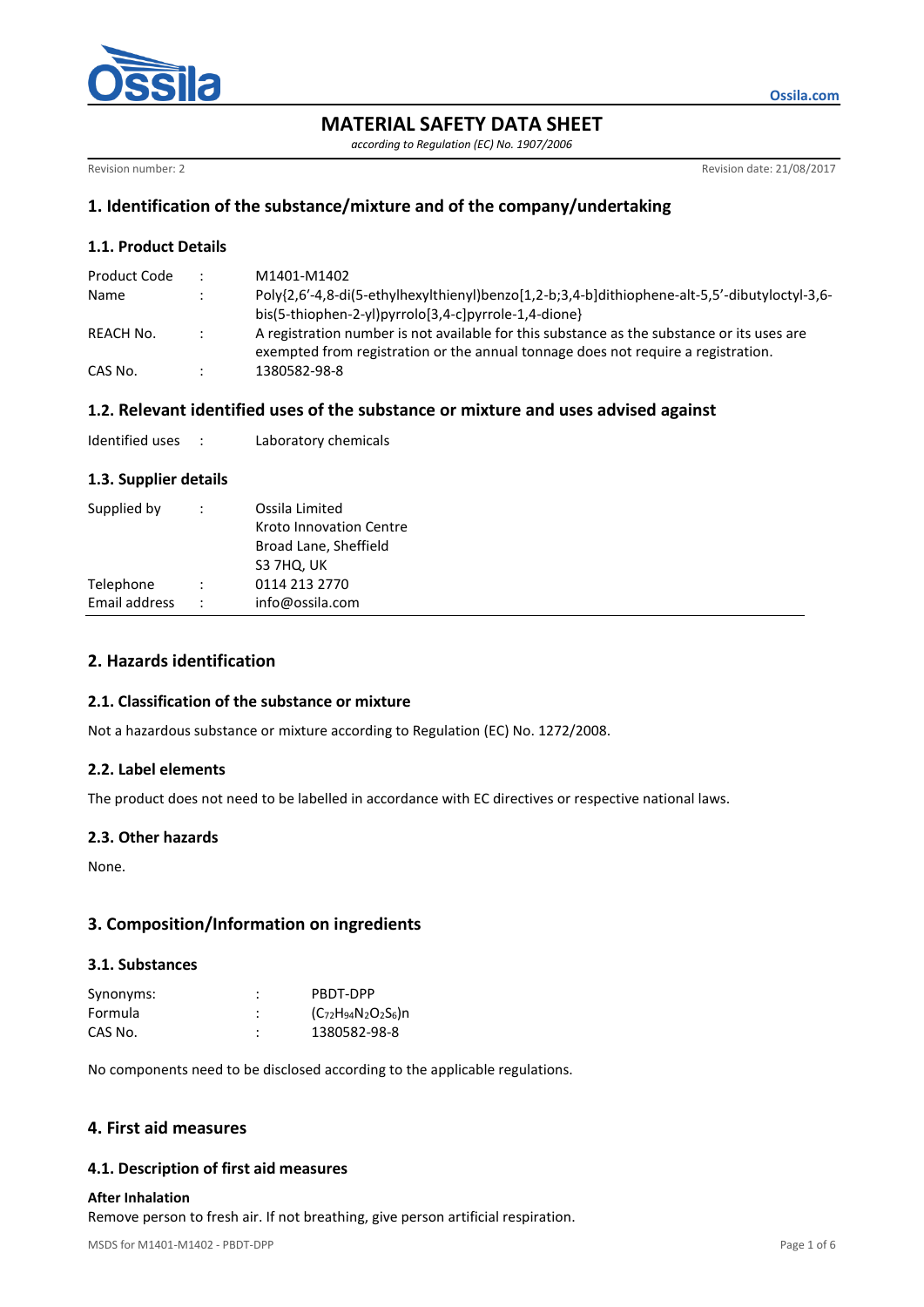**After skin contact** Wash with soap and water.

**After eye contact** Flush with copious amounts of water as a precaution.

**After Ingestion** Rinse out mouth with water.

# **4.2. Most important symptoms and effects, both acute and delayed**

The most important known symptoms and effects are described in section 11.

# **4.3. Indication of any immediate medical attention and special treatment needed**

No data available.

# **5. Fire fighting**

## **5.1. Extinguishing media**

**Suitable extinguishing media**: Dry chemical, alcohol-resistant foam, carbon dioxide or water spray. Consult with local fire authorities before attempting large scale fire-fighting operations.

## **5.2. Special hazards arising from the substance of mixture**

**Hazardous combustion products:** Carbon oxides, nitrogen oxides, sulfur oxides.

# **5.3. Advice for firefighters**

Wear a self-contained breathing apparatus if necessary. During a fire, irritating and highly toxic gases and vapours may be generated by thermal decomposition.

# **6. Accidental release measures**

### **6.1. Personal precautions, protective equipment and emergency procedures**

Wear personal protective equipment (section 8). Avoid dust formation. Ensure room is well ventilated.

### **6.2. Environmental precautions**

Do not let product enter drains.

### **6.3. Containment and cleaning**

Contain and clean up spill if safe to do so using an electrically protected vacuum cleaner or by wet-brushing. Dispose of dry waste in closed container for proper disposal according to local regulations.

# **7. Handling and storage**

# **7.1. Precautions for safe handling**

Avoid formation of dust and aerosols. Provide exhaust ventilation in places where dust is formed.

### **7.2. Conditions for safe storage, including any incompatibilities**

MSDS for M1401-M1402 - PBDT-DPP Page 2 of 6 Store in a cool, dry and well-ventilated place inside of a tightly sealed container. Reseal containers that have been opened and keep upright to prevent leakage.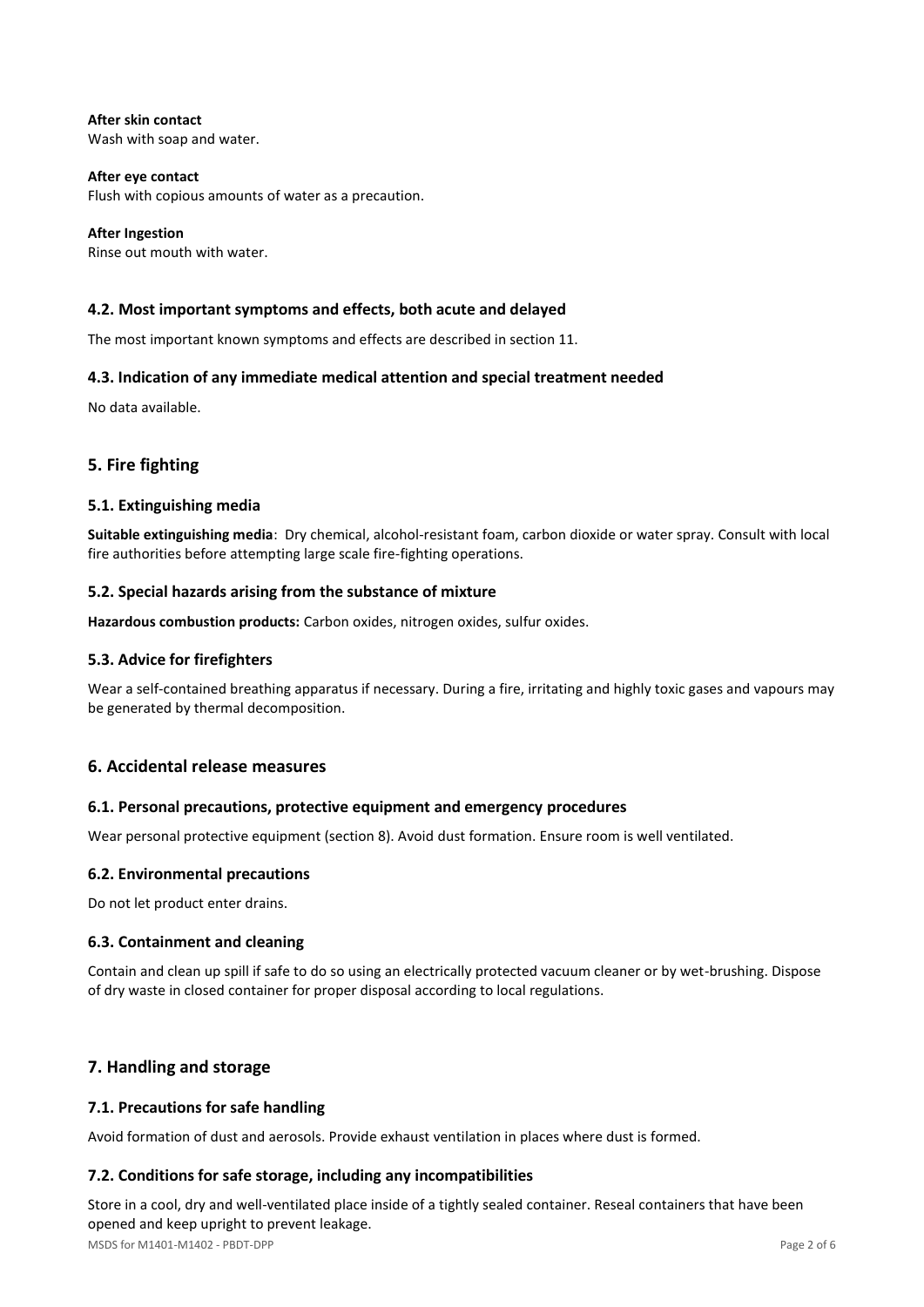**Quality-related information:** Product is air and light sensitive. Store in the dark. Store under inert gas.

#### **7.3. Specific end uses**

Use in laboratories.

# **8. Exposure controls / Personal protection**

#### **8.1. Control parameters**

#### **Components with workplace control parameters**

Contains no substances with occupational exposure limit values.

#### **Biological occupational exposure limits**

This product does not contain any hazardous materials with biological limits.

#### **8.2. Exposure controls**

#### **Engineering measures**

Handle in accordance with good industrial engineering/laboratory practices for hygiene and safety. Ensure eyewash stations and safety showers are close to the laboratory workstation. Ensure good general ventilation is present when handling the product.

#### **Personal protective equipment**

**Eyes:** Wear safety glasses with side-shields conforming to appropriate government standards such as NOISH (US) or EN166 (EU).

**Skin**: Handle with appropriate gloves and use proper glove removal technique to avoid skin contact. Dispose of gloves in accordance with applicable laws. Wash and dry hands.

The selected protective gloves must satisfy the specifications of EU Directive 89/686/EEC and the standard EN 374 derived from it.

**Clothing:** Wear complete suit protecting against chemicals; the type of equipment should be appropriate for the concentration and amount of dangerous substance used.

**Respirators:** Where protection from nuisance dusts is needed, use type N95 (US) or type P1 (EN 143) dust masks or those approved under appropriate government standards such as NIOSH (US) or CEN (EU).

#### **General hygiene measures**

Wash thoroughly after handling. Wash contaminated clothing before reuse.

### **9. Physical and chemical properties**

#### **9.1. Information on basic physical and chemical properties**

| Appearance              |   | Solid dark purple powder |
|-------------------------|---|--------------------------|
|                         |   |                          |
| Odour                   |   | No data available        |
| Odour threshold         |   | No data available        |
| рH                      |   | No data available        |
| Melting/freezing point  |   | No data available        |
| Boiling point/range     |   | No data available        |
| Flash point             |   | No data available        |
| Evaporation rate        | ٠ | No data available        |
| Flammability            |   | No data available        |
| <b>Explosive limits</b> |   | No data available        |
| Vapour pressure         |   | No data available        |
| Vapour density          | ٠ | No data available        |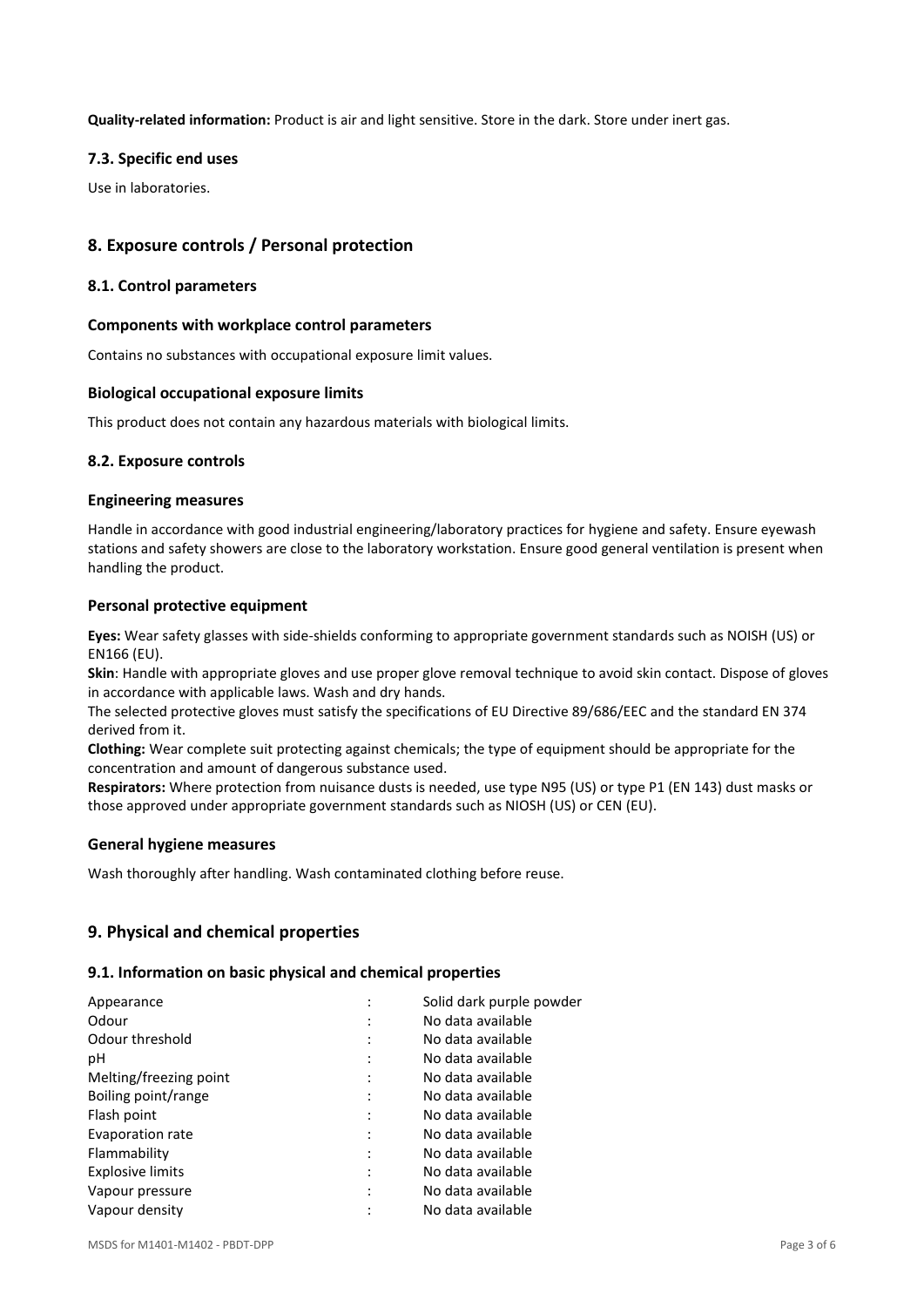| Relative density                       |                      | No data available                          |
|----------------------------------------|----------------------|--------------------------------------------|
| Solubility(ies)                        | $\ddot{\cdot}$       | Chlorobenzene, chloroform, dichlorobenzene |
| Partition coefficient: n-octanol/water | $\ddot{\phantom{a}}$ | No data available                          |
| Autoignition temperature               | $\ddot{\cdot}$       | No data available                          |
| Decomposition temperature              | $\ddot{\phantom{a}}$ | No data available                          |
| Viscosity                              | $\ddot{\phantom{a}}$ | No data available                          |
| Explosive properties                   | $\ddot{\phantom{a}}$ | No data available                          |
| Oxidising properties                   | $\ddot{\phantom{a}}$ | No data available                          |

## **9.2. Other safety information**

No data available.

# **10. Stability and reactivity**

### **10.1 Reactivity**

No data available.

### **10.2. Chemical stability**

Stable under normal temperatures and pressures under recommended storage conditions.

### **10.3. Possibility of hazardous reactions**

No data available.

## **10.4. Conditions to avoid**

No data available.

### **10.5. Incompatible materials**

Strong oxidising agents.

# **10.6. Hazardous decomposition products**

No known hazardous decomposition products.

# **11. Toxicological information**

## **11.1. Information on toxicological effects**

**Acute toxicity** No data available. **Skin corrosion/irritation** No data available. **Serious eye damage/eye irritation** No data available. **Respiratory or skin sensitization** No data available. **Germ cell mutagenicity** No data available. **Carcinogenicity** No data available. **Reproductive toxicity** No data available. **Specific target organ toxicity - single exposure** No data available.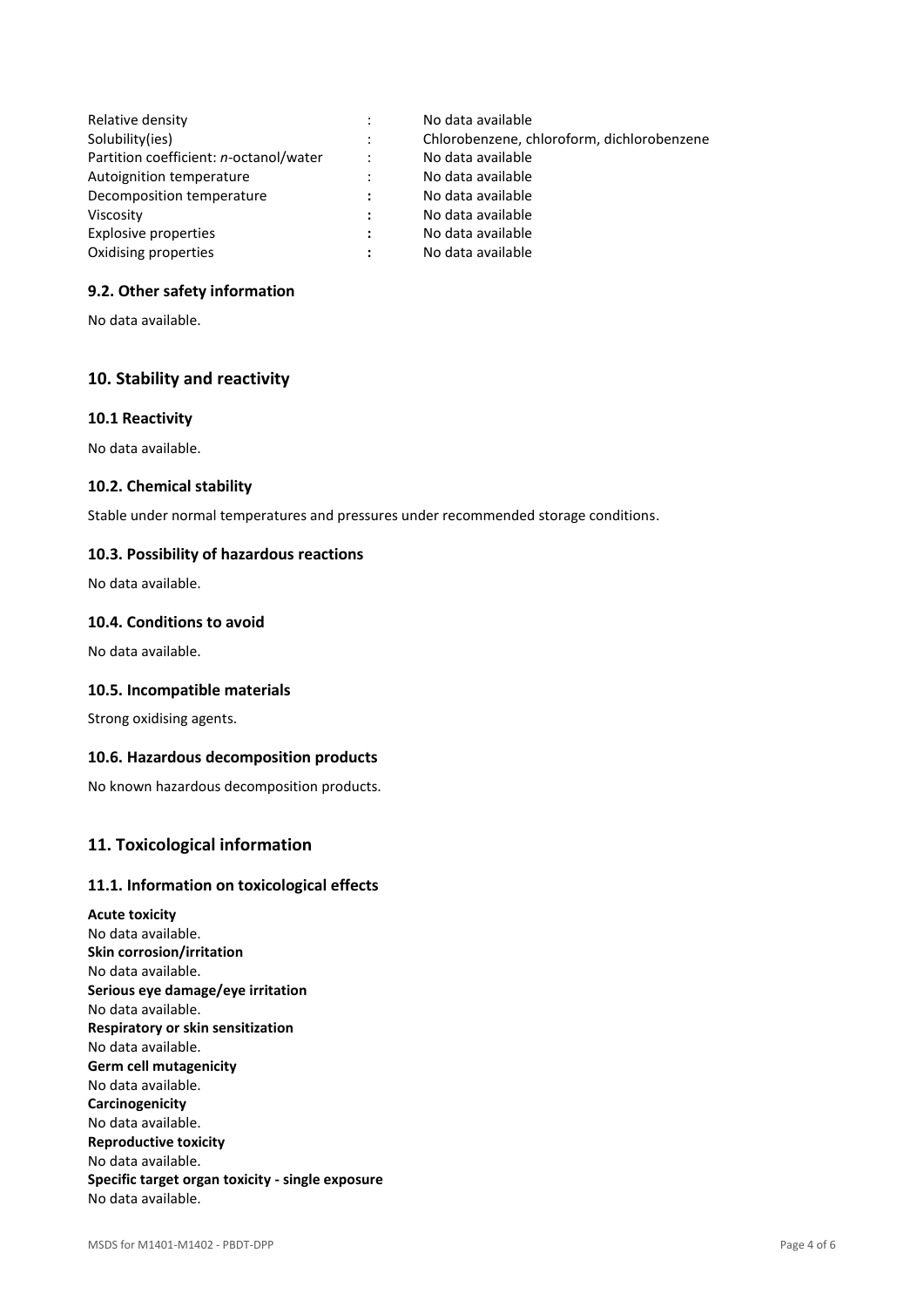**Specific target organ toxicity - repeated exposure** No data available. **Aspiration hazard** No data available. **Routes of exposure** Eye contact, ingestion, inhalation, skin contact. **Signs and Symptoms of Exposure** No data available.

To the best of our knowledge, the chemical, physical, and toxicological properties have not been thoroughly investigated.

# **12. Ecological information**

#### **12.1. Toxicity**

No data available.

### **12.2. Persistence and degradability**

No data available.

#### **12.3. Bioaccumulative potential**

No data available.

#### **12.4. Mobility in soil**

No data available.

## **12.5. Results of PBT and vPvB assessment**

PBT/vPvB assessment not available as chemical safety assessment not required/not conducted.

# **12.6. Other adverse effects**

No data available.

### **13. Disposal**

#### **13.1. Waste treatment methods**

#### **Product**

Burn in a chemical incinerator equipped with an afterburner and scrubber. Observe all federal, state and local environmental regulations and directives on waste and hazardous waste. Offer surplus material to a licensed professional waste disposal professional.

#### **Contaminated packaging**

Dispose of as unused product.

### **14. Transport**

Non-hazardous for road, air and sea transport.

**IATA:** Not regulated as a hazardous material. **IMO:** Not regulated as a hazardous material. **RID/ADR:** Not regulated as a hazardous material.